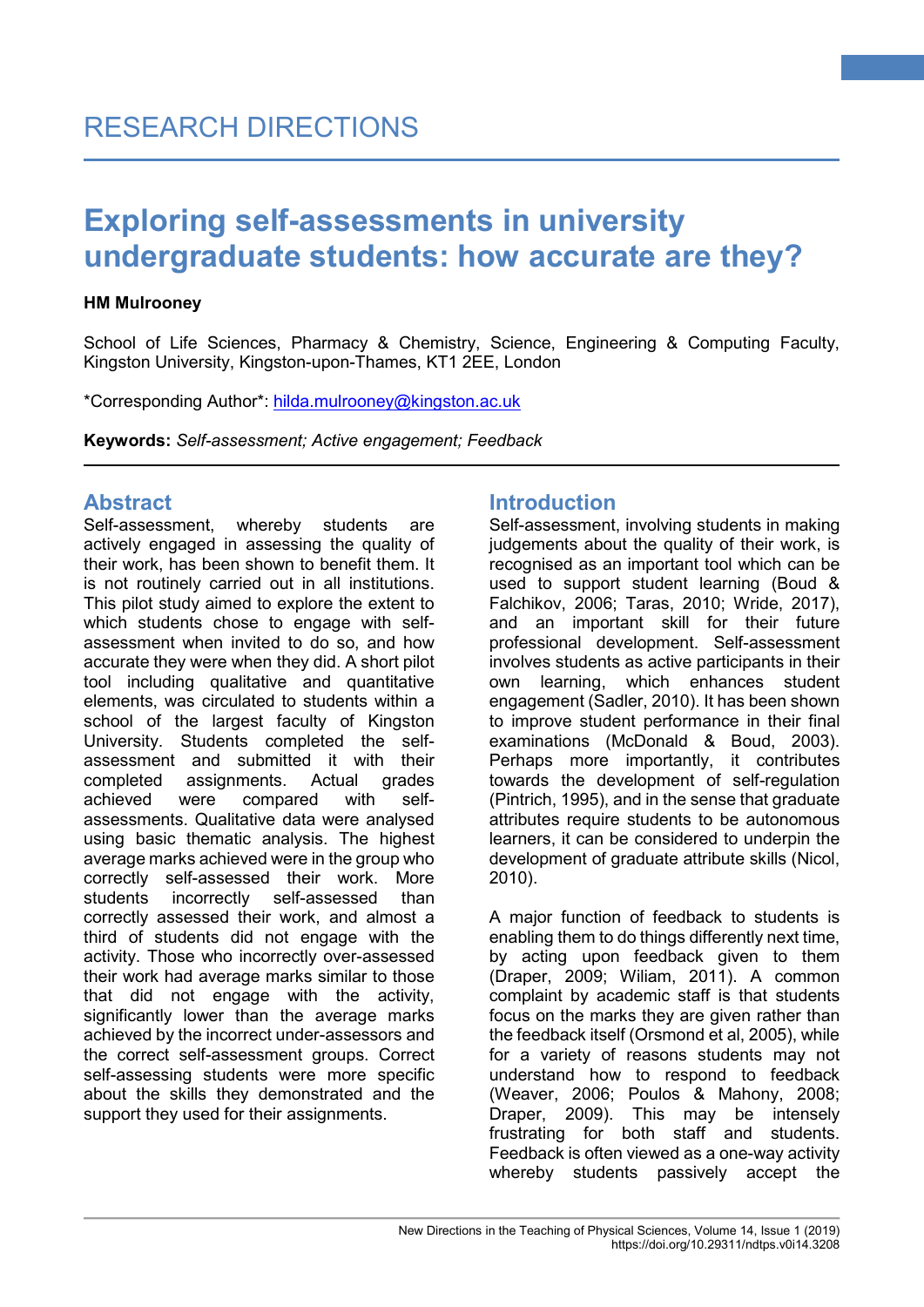feedback given to them (Yorke, 2003; Poulos & Mahony, 2008; Sadler, 2010), placing a major burden upon already stretched academic staff. Integrating self-assessment into assignment tasks may help students' bridge the gap between feedback given and understanding what they need to change, and simultaneously help students develop more autonomy in their learning, lessening the burden on academic staff. Active engagement of students in their own learning is now widely accepted and encouraged within the pedagogic literature (Barr & Tagg, 1995; Lea et al, 2003; Evans, 2013). Nonetheless, however potentially useful it may be, self-assessment is not currently routinely carried out within many courses. The purpose of this pilot study was to explore the extent to which students engaged in self-assessment of their work, and when they did so, the extent to which they were accurate in their self-assessment.

# **Methods**

### **Ethics**

Ethics approval was obtained from the Faculty Research Ethics Committee, Kingston University.

### **Self-assessment tool**

A short self-assessment tool was developed and used in this pilot study (see Appendix 1). The tool required students to tick the box corresponding to the grade they thought their summative work should receive. Qualitative data were collected using a text box, allowing students to explain why they thought their work should be awarded the grade.

Staff within the Applied & Health Sciences School in the Science, Engineering & Computing Faculty of Kingston University were sent an electronic copy of the pilot tool and asked to distribute it to their students for every assignment they completed. Typically assignments were completed and submitted online; students copied and pasted the completed self-assessment tool at the end of their work. No personal details were required from students since their unique university number was available through the online submission. Using this, student relevant personal data (age, gender, ethnicity) and course-specific information (year and course of study, type of assignment and whether students had completed a foundation year or not) were obtained.

**2**

At the end of the academic year, selfassessment grades and actual marks were compiled along with qualitative comments, personal and course-specific information. Data were coded and entered into an Excel spreadsheet. Personal data were collated using descriptive statistics.

### **Statistical analysis**

Statistical analysis was carried out using SPSS (IBM Analytics). Data were coded into one of four categories: non submission, correct, incorrect over-estimations and incorrect underestimations. Actual marks achieved were tested for normality using Kolgomorov-Smirnov and Shapiro-Wilks tests; both were  $p < 0.001$ . Actual marks were log transformed and one way ANOVA carried out to explore differences in marks by personal and course-specific factors. Where  $p < 0.05$ . posthoc Tukey's analysis was carried out. In addition, data were cross tabulated to explore possible effects of age, gender, ethnicity, year of study, course of study, foundation year taken and type of assignment on likelihood of correct selfassessment. Pearson's chi-square test was used, and where  $p < 0.05$ , standard residuals were tested for statistical significance.

Possible differences between incorrect overand under-assessors by personal or study characteristics were explored using chi-square tests, at a significance level of  $p < 0.05$ .

Qualitative comments were collated in an Excel spreadsheet, separated into three categories (correct, incorrect over-estimators and incorrect under-estimators) and coded into specific themes using basic thematic analysis. Descriptive statistics were used to collate them.

# **Results**

### **Participants**

A total of 323 participants took part, of whom 62% were final year students, and 81% were BSc Nutrition students. Three times as many females as males participated, and the majority of participants were aged between 18-25 years of age. Participants were ethnically diverse, with more than half described as Black, Asian,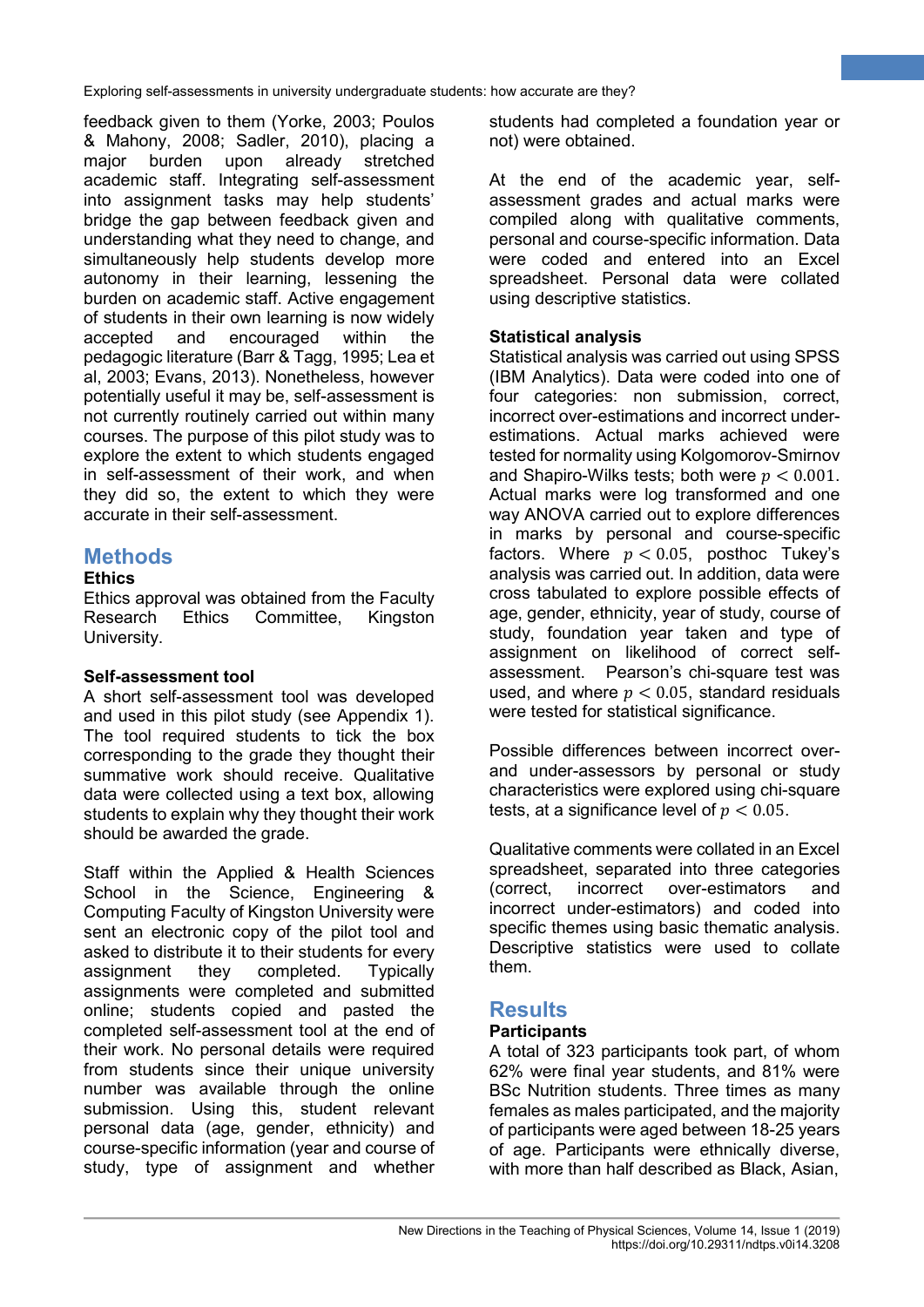| <b>Gender</b> | Number (%) | <b>Ethnicity</b> | Number (%) |
|---------------|------------|------------------|------------|
| Female        | 238 (74)   | White            | 151(47)    |
| Male          | 85 (26)    | <b>Black</b>     | 30(9)      |
| Age (years)   | Number (%) | Asian            | 86 (27)    |
| $18 - 21$     | 133(41)    | Mixed            | 37(11.5)   |
| $22 - 25$     | 135(42)    | Other            | 14(4)      |
| 26-29         | 24(7)      | Not stated       | 5(1.5)     |
| $\geq 30$     | 31(10)     |                  |            |

**Table 1** Characteristics of study population ( $n = 323$ ) by age, gender & ethnicity.

| <b>Year of study</b>               | Number (%) | <b>Foundation route taken</b> | Number (%) |
|------------------------------------|------------|-------------------------------|------------|
| 1 <sup>st</sup> year               | 64 (20)    | Yes                           | 139 (43)   |
| 2 <sup>nd</sup><br>year            | 59 (18)    | No                            | 180 (56)   |
| 3 <sup>rd</sup><br>year            | 200(62)    | Unclear                       | 4(1)       |
| <b>Course of study</b>             | Number (%) | <b>Type of assignment</b>     | Number (%) |
| Nutrition, Exercise & Health (ENH) | 110 (34)   | Essay                         | 61 (19)    |
| <b>Human Nutrition</b>             | 151 (47)   | Test                          | 18(6)      |
| Human Biology                      | 4(1)       | Practical                     | 112 (35)   |
| Exchange students                  | 8(2.5)     | Portfolio                     | 132(41)    |
| <b>Forensic Science</b>            | 18(5.6)    |                               |            |
| Chemistry                          | 28(9)      |                               |            |
| Course unknown                     | 4(1)       |                               |            |

**Table 2** Characteristics of study population ( $n = 323$ ) by year & course of study, whether a foundation year was undertaken and type of assignment.

mixed or other. Just under half had undertaken a foundation year. Personal characteristics of the participants are shown in table 1, and study characteristics are shown in table 2.

#### **Self-assessment categories & comparison with actual marks achieved**

Of 323 participants, 31% chose not to complete the self-assessments. More students selfassessed incorrectly than correctly (43% compared with 26% respectively). Comparing self-assessment categories with average actual marks achieved, the highest average marks were in the correct self-assessment group, and the lowest in the non-submission group (table 3). One way ANOVA of log transformed data showed a significant difference between the three groups  $(F(2, 319) = 19.315, p = 0.000,$  as shown below.)

Within the non-submission group, one way Anova tests on log transformed data showed that there were no significant differences in marks achieved by any of the personal or study characteristics explored.

**3**

Within the correct group, there were no significant differences in marks achieved by age, gender, ethnicity, year or course of study and whether or not a foundation year was taken. However significant differences by type of assignment were seen  $(F(3,80) = 8.659)$ ,  $p = 0.000$ ). Posthoc analysis by Tukey's test showed that the marks achieved for the essay and the portfolio were significantly higher than those for the practical ( $p = 0.003$  and  $p =$ 0.000 respectively).

### **Exploring the incorrect self-assessors**

Further analysis of those who incorrectly selfassessed their work showed that more students incorrectly over- than under-assessed their work. Average marks achieved by students who incorrectly over-assessed their work were similar to those who did not complete the self-assessment at all. Average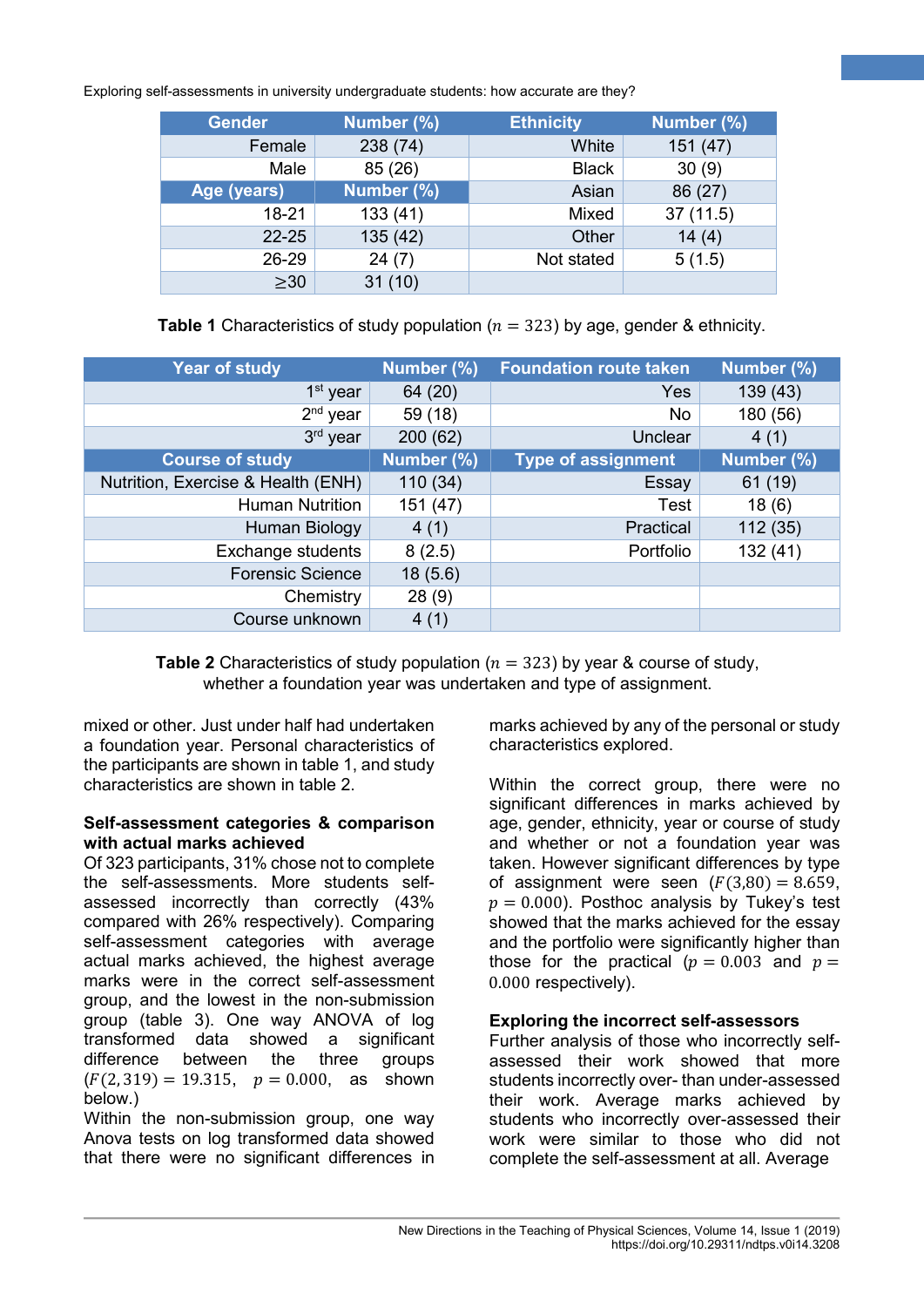| <b>Group</b>  | Number (%) | Average grade<br>(mean $% \pm SD$ ) |
|---------------|------------|-------------------------------------|
| Correct       | 84 (26.0)  | 72.5±11.5a,b                        |
| Incorrect     | 139 (43.0) | $62.3 \pm 17.5$ <sub>a,c</sub>      |
| Not completed | 100(31.0)  | $55.2 \pm 20.0$ <sub>b,c</sub>      |
| Totals        | 323 (100)  | $62.8 \pm 18.2$                     |

**Table 3** Actual marks achieved by self-assessment category (correctly self-assessed, incorrectly self-assessed or did not complete self-assessment). <sup>a</sup>Correct vs incorrect; Tukey's posthoc, p=0.000; <sup>b</sup>Correct vs not completed; Tukey's posthoc, p=0.000; <sup>c</sup>Incorrect vs not completed; Tukey's posthoc p=0.008

| <b>Group</b>               | Number (%) | <b>Average grade</b><br>(mean $% \pm SD$ ) |
|----------------------------|------------|--------------------------------------------|
| Correct                    | 84 (26.0)  | 72.5±11.5a,b                               |
| Incorrect overestimations  | 78 (24.1)  | 51.0±13.1a,c                               |
| Incorrect underestimations | 61(18.0)   | 76.9±9.9 <sup>c,d</sup>                    |
| Not completed              | 100(31.0)  | 55.2±20.0b,d                               |
| Totals                     | 323 (100)  | 62.8±18.2                                  |

**Table 4** Average marks achieved by students who correctly self-assessed, did not selfassess and both groups of incorrect self-assessment. One way ANOVA of log transformed data showed significant differences between the groups ( $F(3,318) =$ 36.806,  $p = 0.000$ .) <sup>a</sup>Correct versus overestimations; Tukey's posthoc,  $p = 0.000$ ;  $^{\rm b}$ Correct versus no response; Tukey's posthoc,  $p=0.000;$   $^{\rm c}$ Overestimations versus underestimations; Tukey's posthoc,  $p=0.000; \, \mathrm{^d}$ No response versus underestimations; Tukey's posthoc,  $p = 0.000$ .

marks for those who incorrectly underassessed their work were similar to those who correctly self-assessed; both achieved significantly higher average marks than those who incorrectly over-assessed or who did not self-assess (table 4).

One way ANOVA on log transformed data was used to explore if marks differed by personal or study characteristics. Within the incorrect under-estimators, those who had not taken a foundation year had significantly higher marks than those who did  $(F(1,59) = 4.831, p =$ 0.032). Within the incorrect over-estimators, there were significant differences by course of study  $(F(5,72) = 3.154, p = 0.012)$ . Posthoc analysis using Tukey's test showed that marks for ENH and Human Nutrition students were significantly higher than from those of exchange students ( $p = 0.008$  and  $p = 0.003$ respectively).

There were no significant differences in marks achieved by age, gender, ethnicity, year or course of study or type of assignment in either category.

**4**

Comparing the correct self-assessors, incorrect over-assessors, incorrect underassessors and no-submissions groups, using two way ANOVA on log transformed marks differences by type of assignment were seen  $(F(3) = 2.726, p = 0.044$ . Posthoc Tukey's test showed that marks for the practical were significantly lower across the four groups compared with marks for the test ( $p = 0.001$ ) and the essay ( $p = 0.000$ ). No significant differences were seen by gender, age, ethnicity, level or course of study, or whether or not a foundation year was undertaken.

There were no significant differences between numbers incorrectly over- and underassessing their work by gender ( $p = 0.31$ ),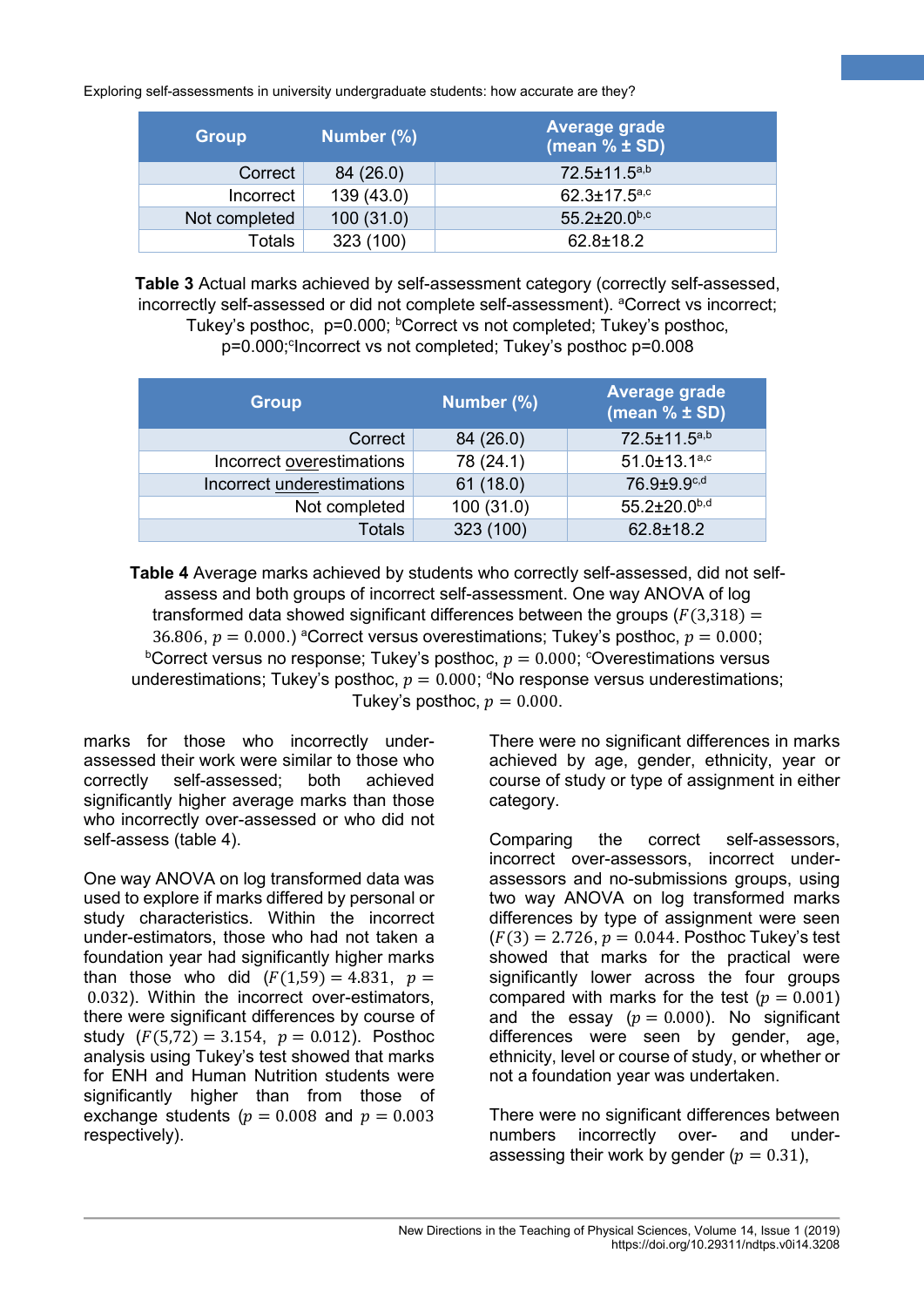| <b>Theme</b>     | <b>Examples</b>                                                                                                               | <b>Correct</b><br>(84 comments;<br>288 theme<br>mentions) | over<br>(69 comments;<br>222 theme<br>mentions) | under<br>(58 comments;<br>190 theme<br>mentions) |
|------------------|-------------------------------------------------------------------------------------------------------------------------------|-----------------------------------------------------------|-------------------------------------------------|--------------------------------------------------|
| <b>Skills</b>    | Referencing; addressed<br>question; writing skills; time<br>management; specific;<br>relevant; used evidence;<br>added detail | 116 (40)                                                  | 40(18)                                          | 50(26)                                           |
| <b>Resources</b> | Assignment guidance;<br>feedback/forward; lectures;<br>statistics; support;<br>practicals; resources                          | 69 (24)                                                   | 48 (22)                                         | 27(14)                                           |
| Preparation*     | Research; revision;<br>did my best                                                                                            | 49 (17)                                                   | 50(23)                                          | 24 (13)                                          |
| The work         | Word limit; calculations                                                                                                      | 19(7)                                                     | 25(11)                                          | 9(5)                                             |
| <b>Emotions</b>  | Enjoyment; confusion;<br>unsure; hopeful; struggle;<br>confident; interesting;<br>happy; pragmatic                            | 22(8)                                                     | 37(17)                                          | 23(12)                                           |
| Problems         | Rushed; lack of detail/flow;<br>difficult; my ability; priorities;<br>engagement; personal<br>issues                          | 3(1)                                                      | 3(1)                                            | 32(17)                                           |
| Misc.            | Not as good; experience                                                                                                       | 10(3)                                                     | 19(9)                                           | 25(13)                                           |
|                  |                                                                                                                               |                                                           |                                                 |                                                  |
|                  | *'I did my best'                                                                                                              | 14 (29)                                                   | 17(34)                                          | 18(75)                                           |

**Table 5** Themes identified from qualitative comments. Numbers of comments and themes identified within correct, incorrect under-assessor and incorrect over-assessed groups.

ethnicity ( $p = 0.05$ ) or year of study ( $p = 0.83$ ). However significantly more students overassessed than under-assessed practical assignments ( $p = 0.03$ ) and those who had not taken a foundation year were significantly more likely to over-assess than under-assess their work ( $p = 0.03$ ).

#### **3.4 Qualitative data**

A total of 211 comments were made and six major themes were identified. Theme categories are shown in table 5, along with examples within each category.

Those who correctly self-assessed their work made more comments than either of the incorrect self-assessor groups (table 5). Their comments were more specific, particularly in terms of the specific skills identified (e.g.

referencing, writing skills) and resources used (e.g. assessment guidance, use of feedback & feedforward sessions). By contrast, those in the incorrect groups mentioned emotions more frequently and incorrect under-assessors highlighted problems more than any other group. The subjective statement 'I did my best' (classified under the 'Preparation' theme), was mentioned by all groups, but more frequently by both incorrect self-assessor groups compared with those who correctly selfassessed their work.

**5**

### **Discussion**

Overall, within this small pilot study, students were more likely to incorrectly assess their work than to correctly assess it. Those who could correctly self-assess their work achieved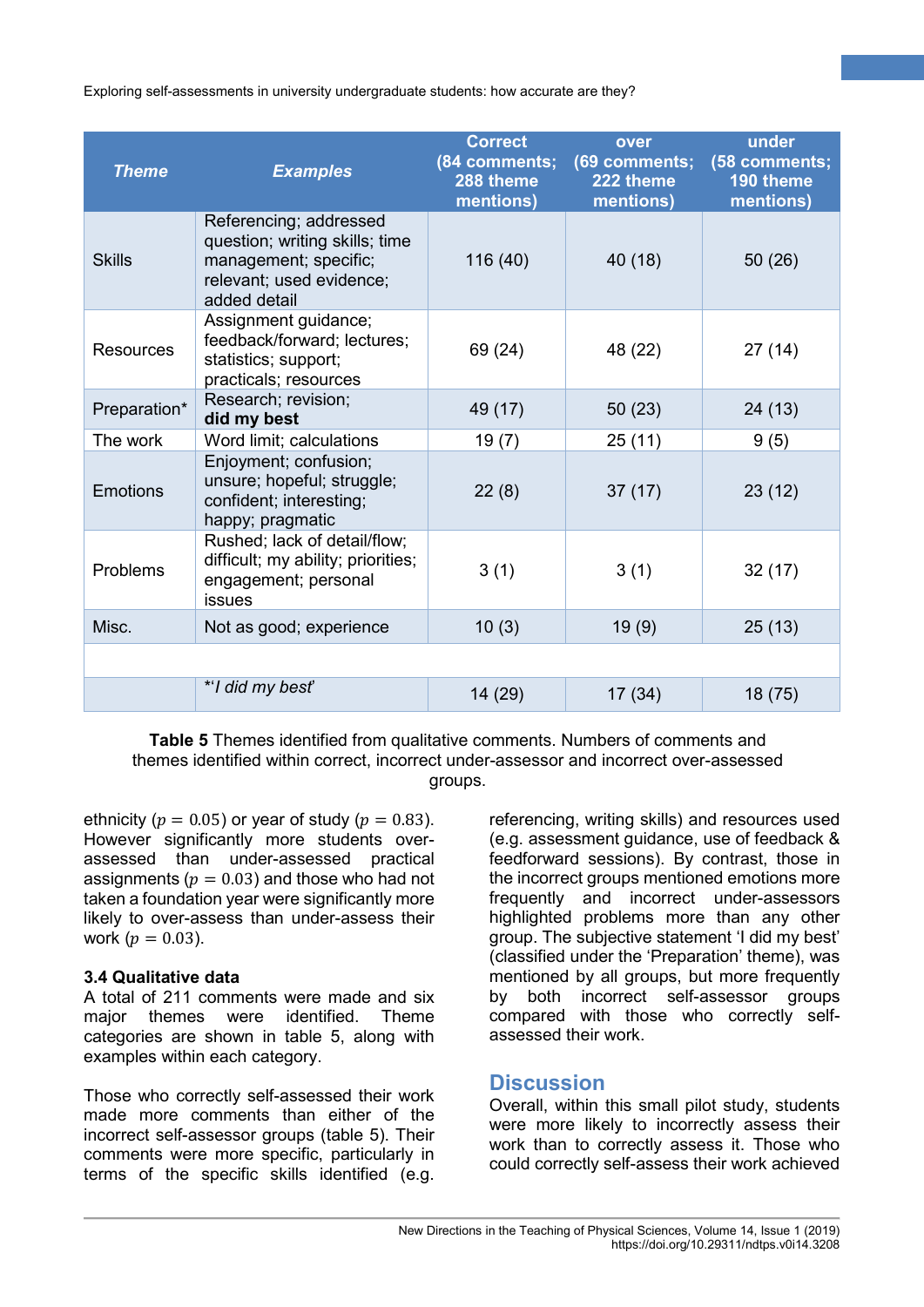significantly higher marks on average than those who could not, or who chose not to attempt self-assessment. This may not be surprising, since students who achieve high marks are also likely to be those who understand what they need to do to achieve high marks. The qualitative data suggests that correct self-assessors were aware of the specific skills they had demonstrated through their work, and able to identify specific support they had used in the assignment. Their mention of the use of feedback and feedforward sessions in relation to that and previous assignments suggests that this group were already well able to self-regulate their work and their learning. It is suggested that all students are already actively engaged in selfassessment to some extent (Sadler, 1989; Andrade & Boulay, 2003; Andrade & Du, 2005; Nicol & McFarlane-Dick, 2005; Andrade et al, 2008) but that some are more able in this regard than others (Butler & Winne, 1995). Part of the role of feedback is to support students in further developing their ability to self-regulate including self-assessment (Boud, 2000; Yorke, 2003; Nicol & McFarlane-Dick, 2005). This is a key skill since most learning in higher education happens outside the classroom, so self-regulation is an important determinant of academic attainment (Draper, 2009). In addition self-assessment has been shown to contribute to self-efficacy (Schunk 1983, 1996; Zimmerman & Kitsantas, 1999); the belief that one is able to achieve a desired outcome (Bandura, 1999). Student self-efficacy mediates several aspects of student performance (Schunk & Pajares, 2001; van Dinther et al, 2011).

Approximately one third of students invited to participate in self-assessment in this pilot chose not to do so. There may be a number of reasons for this. They may have been unclear how to attempt to self-assess their work, or not engaged enough to do so, given that there were neither rewards nor penalties attached to the pilot. It is also possible that since this is not usual practice, they may have intended to participate but forgotten to do so. It is unknown to what extent different members of staff encouraged students to engage with this pilot. However it is striking that those who chose not to attempt self-assessment achieved significantly lower marks than either of the

groups that did, regardless of whether they were correct or not in their self-assessment. It suggests that students who did not attempt self-assessment were less able to meet the learning outcomes for the specific assignments, for whatever reason. Working with students to engage them with selfassessment may help them to clarify what they need to do for assignments, to meet the learning outcomes. Facilitating selfassessment is suggested to help students develop self-regulation in their learning (Nicol & McFarlane-Dick, 2005). In order for students to improve their work they must understand what good work is, how their current work relates to good work, and how to close the gap between the two (Sadler, 1989). The latter two points require that students have some of the necessary evaluative skills (Sadler, 1989). Good practice in feedback suggests that students are given opportunities to develop these skills through engaging in regulation of their work and reflecting upon their progression towards learning goals (Nicol & McFarlane-Dick, 2005). Effective self-assessment involves clearly articulated task expectations, active student self-assessment and use of feedback to guide revision (Andrade et al, 2008; Andrade & Valtcheva, 2009).

**6**

Within the incorrect self-assessment group. two distinct phenomenon were identified. Students were more likely to incorrectly overassess than under-assess their work, and those who incorrectly over-assessed their work achieved average marks which were significantly lower than the correct or incorrect under-assessment groups. Average marks for those who over-assessed their work were not significantly different from marks of those who did not engage with self-assessment at all; yet this is a group who chose to engage with the activity. Clearly they are motivated to engage but they are unclear about how their work relates to the learning outcomes. Qualitative data showed that they were less specific in identifying the skills and resources used to complete the work, and more likely to use nonspecific and highly subjective terms such as 'I did my best'. Nonetheless this is a priority group to identify and work with, since they are currently engaged but may not remain so if they continue to receive work with lower marks than they expected or hoped for.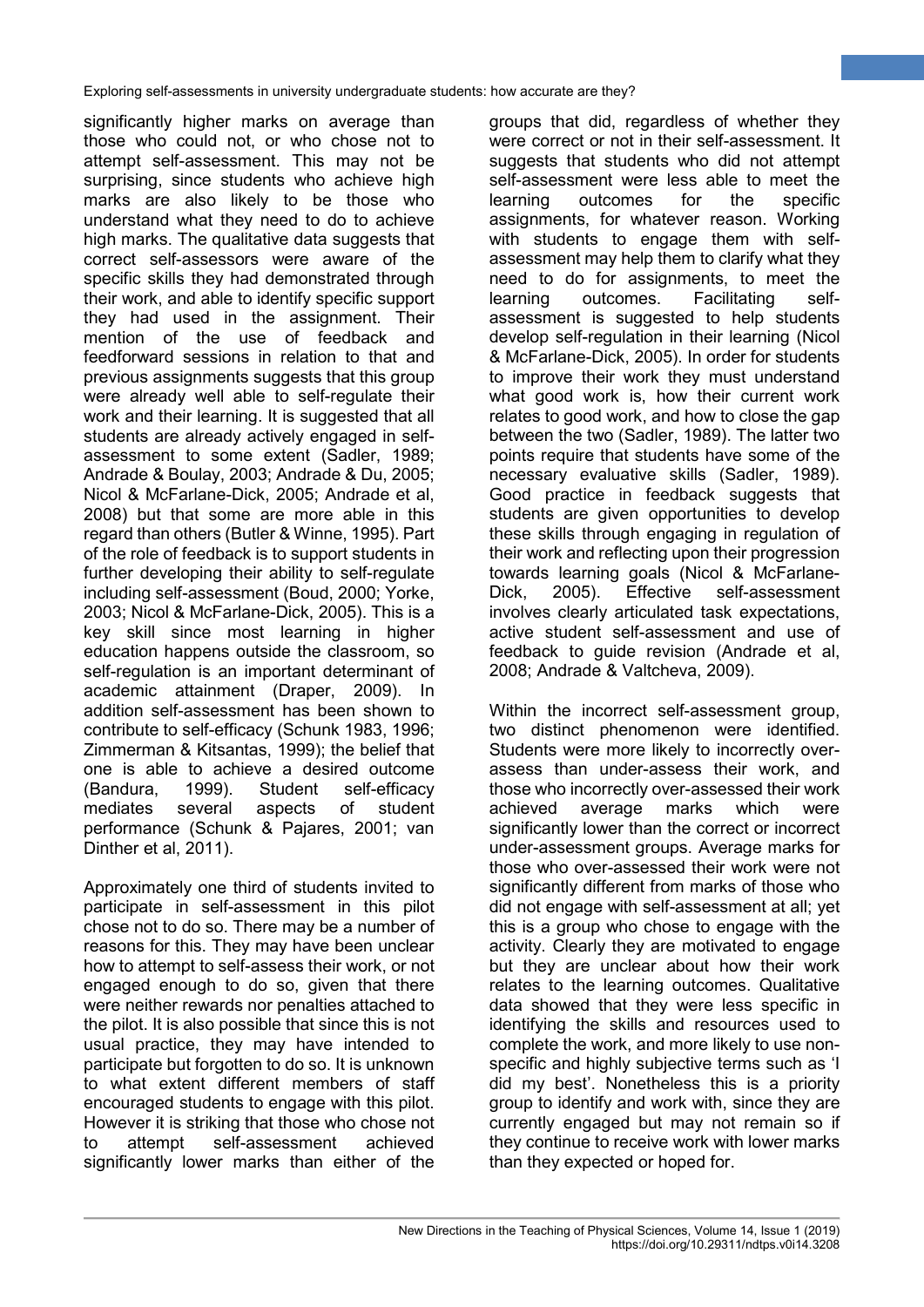This work suggests that there are distinct groups within the student body, some of whom are already able to self-assess their work accurately, others who are less able to and a third group who chose not to. The pilot did not identify specific personal or study characteristics which could identify which students are most likely to fall into each category. However the work suggests that selfassessment is a useful tool to help identify students' expectations; if there is a gap between what students achieve and what they expect to achieve this will not necessarily be apparent to staff unless students articulate it. If students complete routine self-assessment however, they can be identified and worked with, to ensure that they are clear about the strengths and weaknesses of their work.

Some students appeared to be less able to self-assess accurately than others, in particular exchange students. These are typically students from other countries who attend the university for a semester or an academic year. These differences may reflect cultural differences between expectations, assignment guidance, marking criteria and standards between different countries and institutions. In addition these students are effectively in transition throughout their time on placement. Overt discussions about task expectations and clear identification of what constitutes good work (Sadler, 1989), is likely to be particularly beneficial for this group.

Practical assignment marks were significantly lower than those for other tasks, and students who incorrectly over-assess their marks were more likely to do so for the practical write-ups than other tasks. This suggests that there may be a gap between what they think is required and what actually is. Similarly to exchange students, clearly articulated expectations and exposure to examples of good and less good work may help students understand what is needed.

This pilot study was limited in scope and students were not given support with selfassessment, nor detailed instructions on how to complete the self-assessment tool. Nonetheless, these results suggest that continued use of self-assessment is warranted. The literature also supports this (Schunk 1983,

1996; Nicol & McFarlane-Dick, 2005). Future use of the tool will be supported within assignment tutorials, helping students relate the learning outcomes required within the assignment, to the self-assessment tool and encouraging them to be specific in their feedback. It should be noted that selfassessment may be seen as wholly formative in scope, allowing students to reflect on the quality of their work, assess the extent to which it meets assessment criteria and revise it in line with this (Andrade & Valtcheva, 2009). Using that definition, this self-assessment activity could more accurately be described as selfevaluation, an approach in which students grade their work. However ideally selfassessment is part of an iterative process whereby students reflect upon their work as it develops, revising it as they go along. Students in this pilot were not asked whether they had evaluated their work as they went along, but to indicate the grade they thought the finished product should be awarded and why. Future work is intended to align more with the formative definition, so that students are encouraged to actively reflect upon their work throughout the time that they are doing it, and supported in doing so by dialogues with academic staff.

**7**

### **References**

Andrade, H. & Boulay, B. (2003) *Role of rubricreferenced self-assessment in learning to write*. Journal of Educational Research 97: 21- 34. DOI: 10.1080/00220670309596625

Andrade, H. & Du, Y. (2005) *Student perspectives on rubric-referenced assessment*. Practical Assessment, Research and Evaluation 10(3): 1-11. [https://www.researchgate.net/publication/2375](https://www.researchgate.net/publication/237569071_Student_perspectives_on_rubric-referenced_assessment) 69071 Student perspectives on rubric[referenced\\_assessment](https://www.researchgate.net/publication/237569071_Student_perspectives_on_rubric-referenced_assessment)

Andrade, H., Du, Y. & Wang, X. (2008) *Putting rubrics to the test: the effect of a model, criteria generation and rubric-referenced selfassessment on elementary school students' writing*. Educational Measurement: Issues and Practices 27(2): 3-13. DOI: 10.1111/j.1745- 3992.2008.00118.x

Andrade, H. & Valtcheva, A. (2009) *Promoting learning and achievement through self-*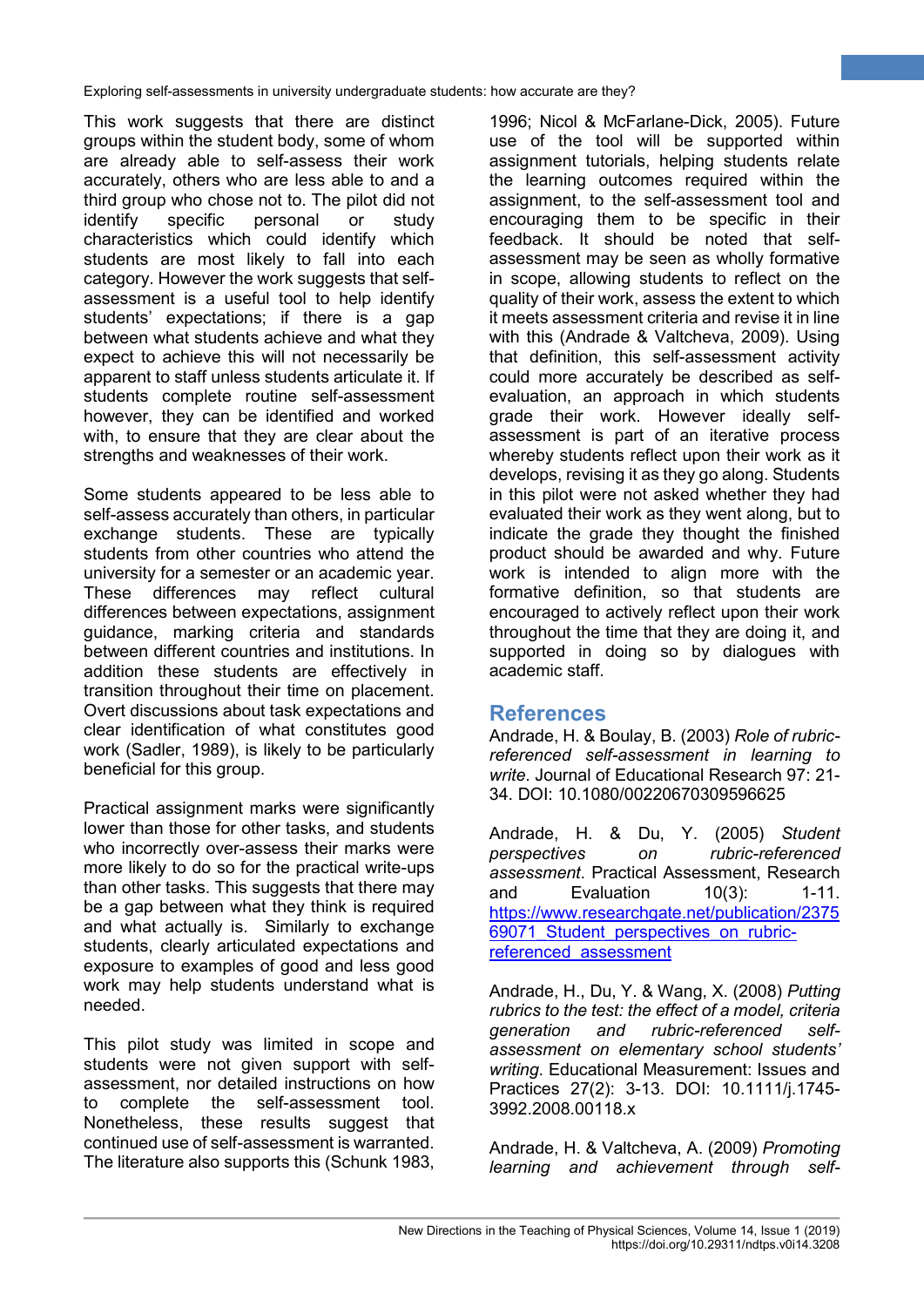*assessment*. Theory into Practice 48: 12-19. DOI: 10.1080/00405840802577544

Bandura, A. (1999) *Social cognitive theory: an agentic perspective.* Asian Journal of Social Psychology 2: 21-41. DOI: 10.1111/1467- 839X.00024

Barr, R.B. & Tagg, J. (1995) *A new paradigm for undergraduate education.* Change 27(6): 13-25. DOI: 10.1080/00091383.1995.10544672. Reprint available at: at: [https://www.colorado.edu/ftep/sites/default/file](https://www.colorado.edu/ftep/sites/default/files/attached-files/barrandtaggfromteachingtolearning.pdf) [s/attached](https://www.colorado.edu/ftep/sites/default/files/attached-files/barrandtaggfromteachingtolearning.pdf)[files/barrandtaggfromteachingtolearning.pdf](https://www.colorado.edu/ftep/sites/default/files/attached-files/barrandtaggfromteachingtolearning.pdf)

Boud, D. (2000) *Sustainable assessment: rethinking assessment for the learning society.* Studies in Continuing Education 22(2): 151- 167. DOI: 10.1080/713695728

Boud, D. & Falchikov, N. (2006) *Aligning assessment with long-term learning*. Assessment Evaluation in Higher Education 31 (4): 399-413. DOI: 10.1080/02602930600679050

Boud, D. & Soler, R. (2015) *Sustainable assessment revisited*. Assessment and Evaluation in Higher Education 41(3): 400-413. DOI: 10.1080/02602938.2015.1018133

Butler, D.L. & Winne, P.H. (1995) *Feedback and self-regulated learning: a theoretical synthesis*. Review of Educational Research 65(3): 245-281. DOI: 10.2307/1170684

Draper, S.W. (2009) *What are learners actually regulating when given feedback?* British Journal of Educational Technology 40(2): 306- 315. DOI: 10.1111/j.1467-8535.2008.00930.x

Evans, C. (2013) *Making sense of assessment feedback in higher education*. Review of Educational Research 83(1): 70-120. DOI: 10.3102/0034654312474350

Lea, S.J., Stephenson, D. & Troy, J. (2003) *Higher education students' attitudes to student-centred learning: beyond 'educational bulimia'.* Studies in higher Education 28(3): 321-334. DOI: 10.1080/03075070309293

McDonald, B. & Boud, D. (2003) *The impact of self-assessment on achievement: the effects of self-assessment training on performance in external examinations.* Assessment in Education 10(2): 209-220. DOI:10.1080/0969594032000121289

**8**

Nicol, D. (2010) *The foundation for graduate attributes: developing self-regulation through self and peer-assessment.* Quality Assurance Agency for higher Education: Scotland. [https://www.reap.ac.uk/reap/public/Papers/DN](https://www.reap.ac.uk/reap/public/Papers/DN_The%20foundation%20for%20Graduate%20Attributes.pdf) [\\_The%20foundation%20for%20Graduate%20](https://www.reap.ac.uk/reap/public/Papers/DN_The%20foundation%20for%20Graduate%20Attributes.pdf) [Attributes.pdf](https://www.reap.ac.uk/reap/public/Papers/DN_The%20foundation%20for%20Graduate%20Attributes.pdf)

Nicol, D.J. & McFarlane-Dick, D. (2005) *Formative assessment and self-regulated learning: a model and seven principles of good feedback practice*. Studies in Higher Education 31(2): 199-218. DOI: 10.1080/03075070600572090

Orsmond, P., Merry, S. & Reiling, K. (2005) *Biology students' utilization of tutors' formative feedback: a qualitative interview study.*  Assessment and Evaluation in Higher Education 30(4): 369-386. DOI: 10.1080/02602930500099177

Pintrich, P.R. (1995) *Understanding selfregulated learning.* Jossey-Bass: San Francisco. DOI: 10.1002/tl.37219956304

Poulos, A. & Mahony, M.J. (2008) *Effectiveness of feedback: the students' perspective*. Assessment and Evaluation in Higher Education 33: 143-154. Doi: 10.1080/02602930601127869

Sadler, D.R. (1989) *Formative assessment and the design of instructional systems.*  Instructional Science 18: 119-144. DOI: 10.1007/BF00117714

Sadler, D.R. (2010) *Beyond feedback: Developing student capability in complex appraisal*. Assessment and Evaluation in 535-550. DOI: 10.1080/02602930903541015

Schunk, D.H. (1984) *Enhancing self-efficacy and achievement through rewards and goals: motivational and informational effects*. Journal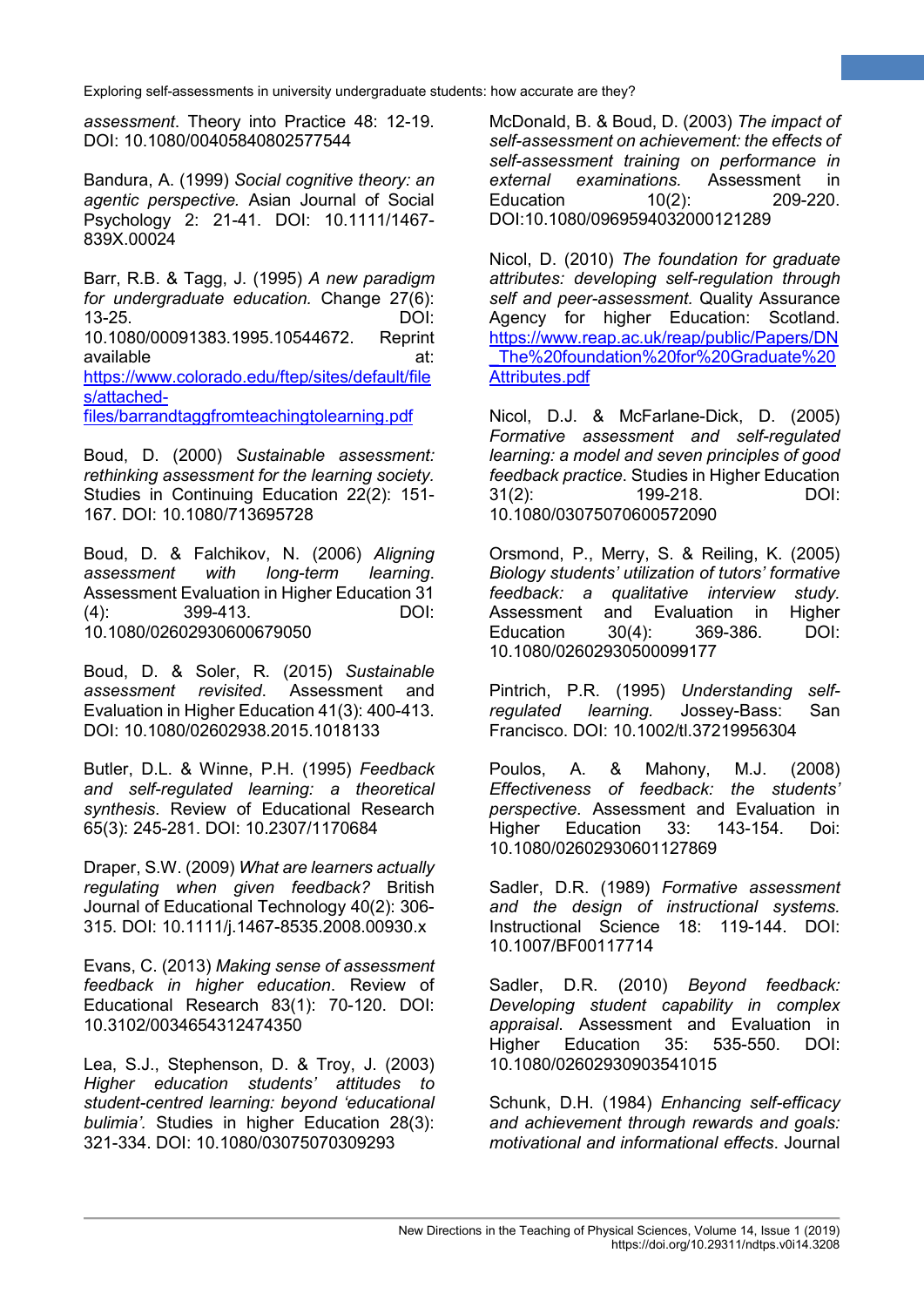of Educational Research 78: 29-34. DOI:10.1080/00220671.1984.10885568

Schunk, D.H. (1996) *Goal and self-evaluative influences during children's cognitive skill learning*. American Educational Research Journal 33(2): 359-382. DOI: 10.3102/00028312033002359

Schunk, D.H. & Pajares, F. (2001) *The development of academic self-efficacy.* In: A Wigfield & JS Eccles (Eds). Development of Achievement Motivation pp 15-32. Academic Press: San Diego, Ca. DOI: 10.1016/B978- 012750053-9/50003-6 Reprint available at: [https://www.uky.edu/~eushe2/Pajares/Schunk](https://www.uky.edu/%7Eeushe2/Pajares/SchunkPajares2001.PDF) [Pajares2001.PDF](https://www.uky.edu/%7Eeushe2/Pajares/SchunkPajares2001.PDF)

Taras, M. (2010) *Student self-assessment: processes and consequences*. Teaching in Higher Education 15 (2): 199-209. DOI: 10.1080/13562511003620027

Van Dinther, M., Dochy, F. & Segers, M. (2011) *Factors affecting students' self-efficacy in higher education*. Educational Research

Review 6: 95-108. DOI: 10.1016/j.edurev.2010.10.003

**9**

Weaver, M. (2006) *Do students value feedback? Student perceptions of tutors' written responses*. Assessment and Evaluation in Higher Education 31(3): 379-394. DOI: 10.1080/02602930500353061?needAccess=t rue

Wiliam, D. (2011) What is assessment for learning? Studies in Educational Evaluation 37: 3-14. DOI:10.1016/j.stueduc.2011.03.001.

Wride, M (2017) Guide to Self-Assessment. Academic Practice, University of Dublin Trinity College. Available from: [https://www.academia.edu/32066589/Guide\\_t](https://www.academia.edu/32066589/Guide_to_Self-Assessment) [o\\_Self-Assessment](https://www.academia.edu/32066589/Guide_to_Self-Assessment)

Yorke, M. (2003) Formative assessment in higher education: moves towards theory and the enhancement of pedagogic practice.<br>Higher Education 45: 477-501. DOI: Higher Education 45: 477-501. DOI: 10.1023/A:1023967026413